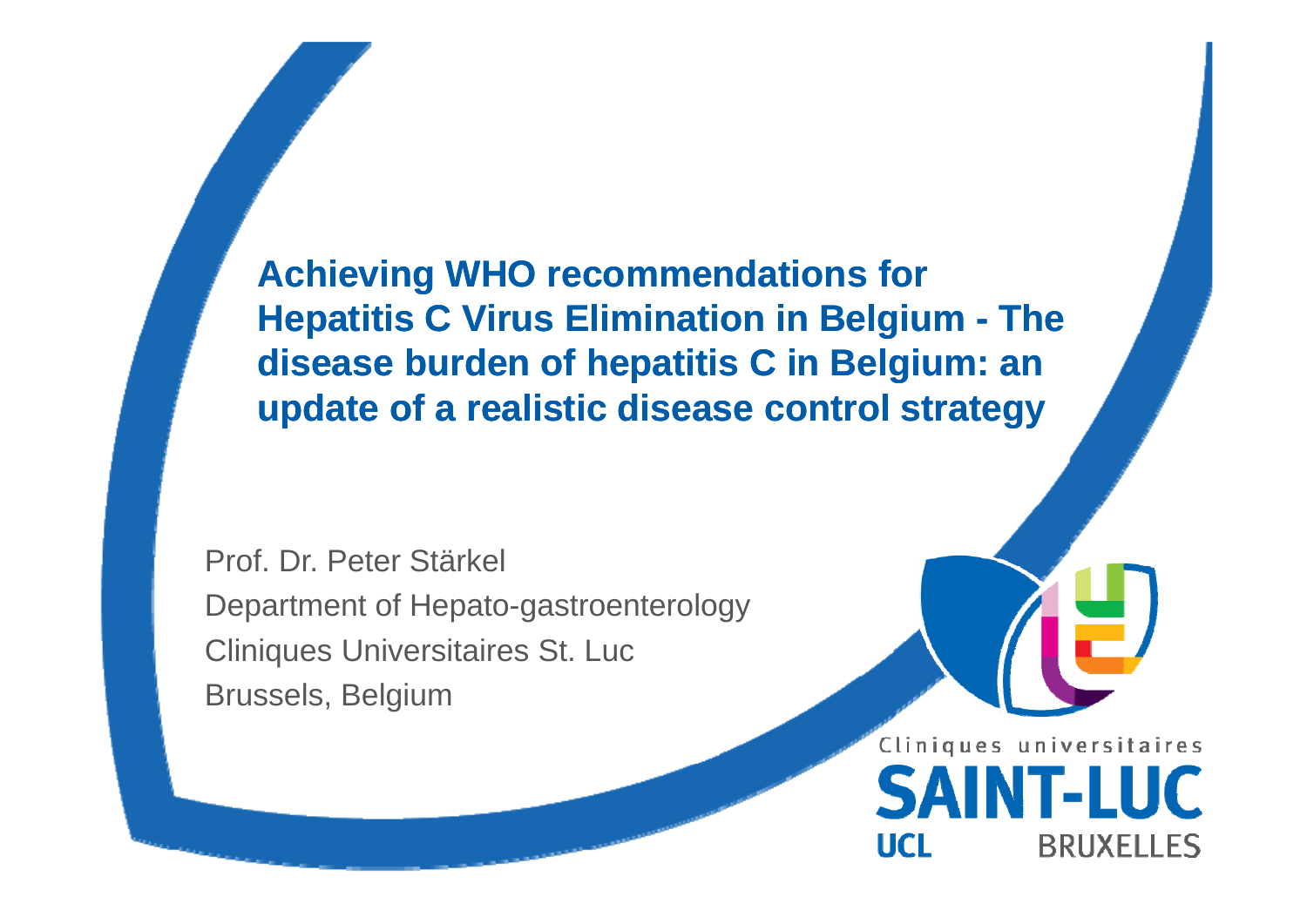## **HCV <sup>a</sup> global health problem**

## What did the discussion start with in 2013?



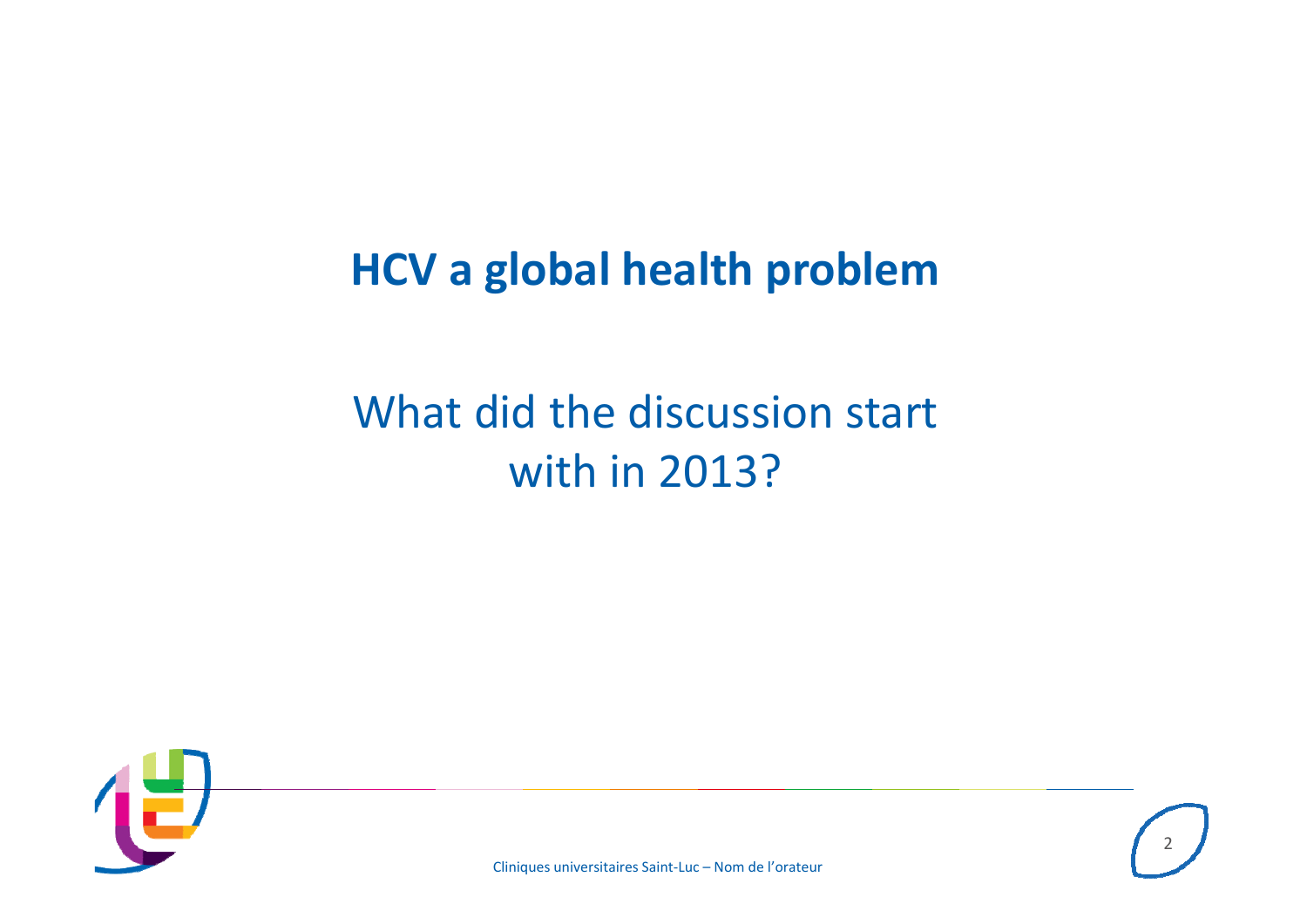### **HCV prevalence and total infected subjects in the European Union**

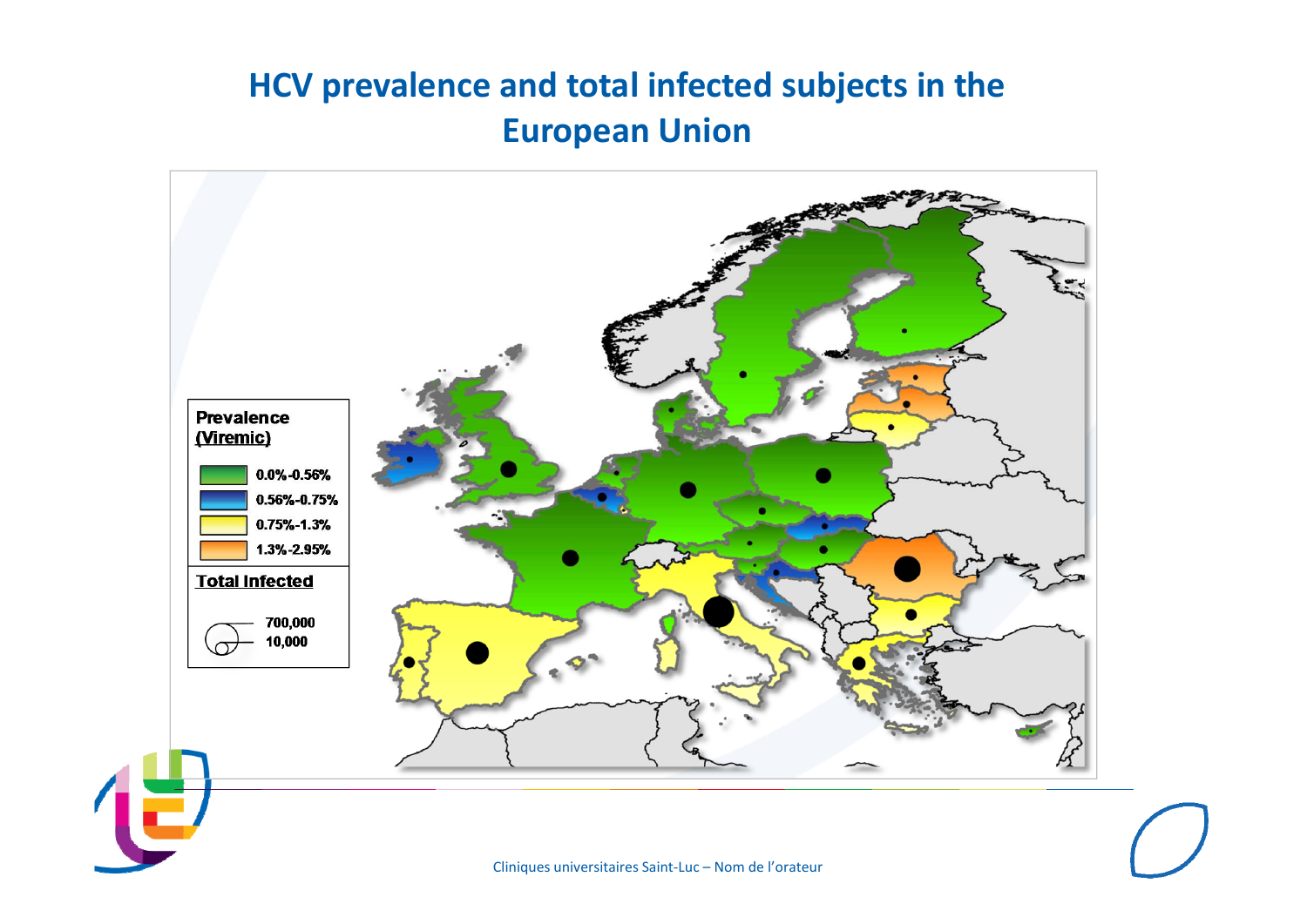#### **Historical inputs were used to generate the base case and to calibrate the model**

| <b>Historical Input</b>       | <b>Estimate</b> | <b>Estimate Year</b> | <b>Source</b>            |
|-------------------------------|-----------------|----------------------|--------------------------|
| Anti-HCV Prevalence           | 0.87%           | 1994                 | Beutels 1997             |
| Age and Gender Distribution   | Shown Above     | 2004                 | De Maeght 2008, WIV      |
| Spontaneous Clearance Rate    | 80.0%           | 2009                 | Deltenre 2010            |
| Percent Diagnosed (anti-HCV)  | 58%             | 2009                 | Deltenre 2010            |
| <b>Annual Newly Diagnosed</b> | 2,850           | 2010                 | Gerkens 2012             |
| Annual Number Treated         | 710             | 2010                 | Gerkens 2012; IMS Health |

‐ Beutels M, Van Damme P, Aelvoet W, et al. Prevalence of hepatitis A, B and C in the Flemish population. Eur J Epidemiol 1997; 13: 275‐80.

‐ De Maeght S, Henrion J, Bourgeois N, de Galocsy C, Langlet P, Michielsen P, Reynaert H, Robaeys G, Sprengers D, Orlent H, et al. A pilot observational survey of hepatitis C in Belgium. Acta Gastroenterol.Belg. 2008 Jan;71(1):4‐8.

‐ HepC Report, WIV, Peillaboratoria 2010

‐ Deltenre P, Moreno C, Mathurin P,et al. Impact of current treatment practice and different scenarios improving screening, access to treatment and treatment efficacy on hcv‐related mortality in belgium : <sup>a</sup> mathematical modeling approach. XXIIth Belgian Week of Gastroenterology . 2010.

‐ Gerkens S, Martin N, Thiry N, Hulstaert F. [Hepatitis C: Screening and Prevention] HEPATITIS C: SCREENING EN PREVENTIE. Belgian Health Care Knowledge Center (KCE); 2012.

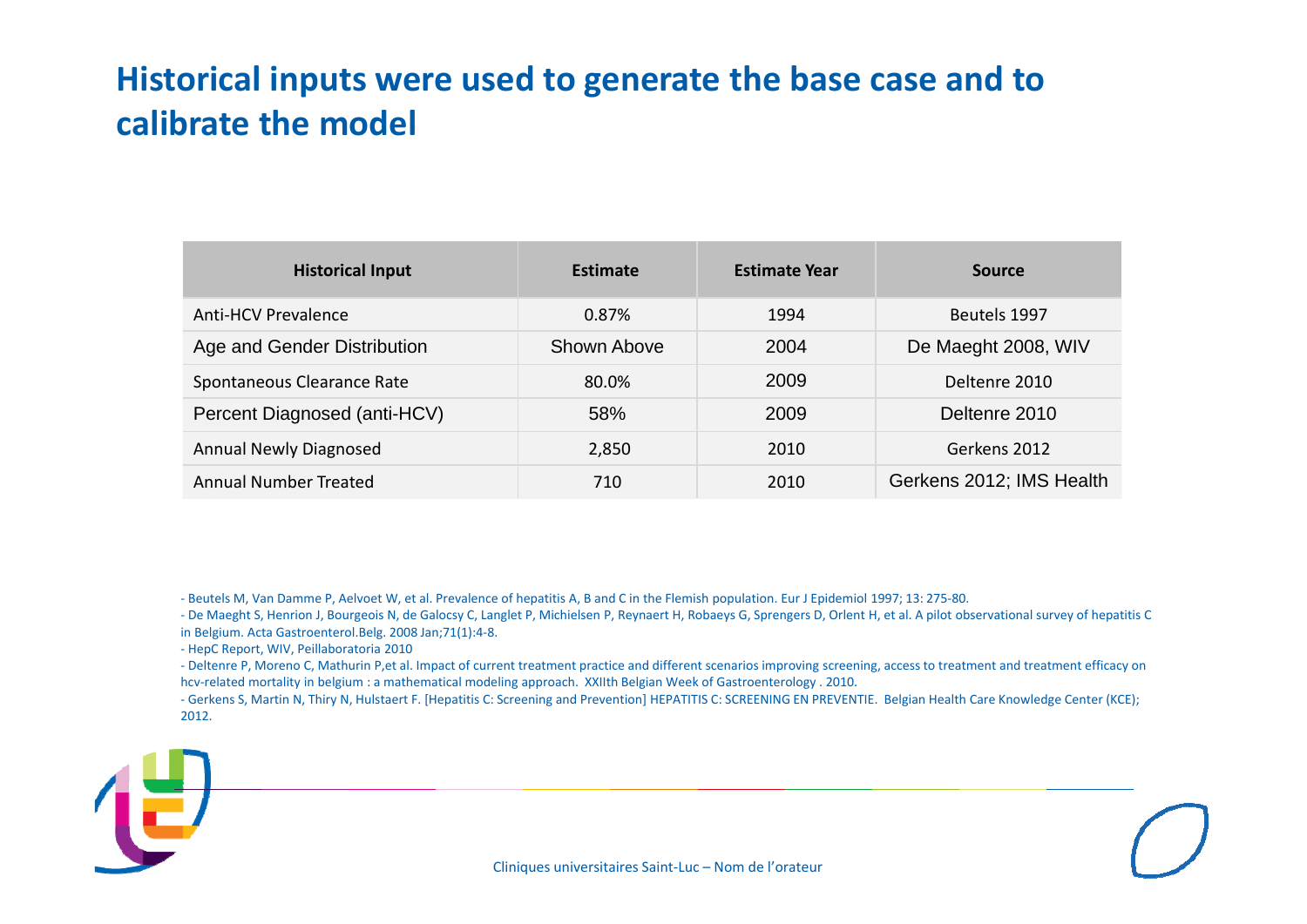## **Baseline estimates for Belgium**

|                                | <b>Historical</b>    | <b>Y</b> ear | 2013 Estimate     |  |
|--------------------------------|----------------------|--------------|-------------------|--|
|                                | (Min-Max)            |              | (Uncertainty      |  |
|                                |                      |              | Interval)         |  |
| <b>HCV</b> Infected Cases      | 87,500               | 1994         |                   |  |
|                                | $(12,400 - 114,100)$ |              |                   |  |
| Anti-HCV Prevalence            | 0.9%                 |              |                   |  |
|                                | $(0.1\% - 1.1\%)$    |              |                   |  |
| <b>Total Viremic Cases</b>     | 70,000               | 1994         | 67,100            |  |
|                                | $(10,000 - 91,200)$  |              | $(24,800-78,600)$ |  |
| Viremic Prevalence             | 0.7%                 |              | 0.6%              |  |
|                                | $(0.1\% - 0.9\%)$    |              | $(0.3\% - 0.8\%)$ |  |
| Viremic Rate                   | 80.0%                |              | 80.0%             |  |
| <b>HCV Diagnosed (Viremic)</b> | 22,900               | 2010         | 28,600            |  |
| Viremic Diagnosis Rate         | 32.7%                |              | 42.6%             |  |
| Annual Newly Diagnosed         | 2,850                | 2010         | 2,850             |  |
| <b>New Infections</b>          |                      |              | 910               |  |
| New Infection Rate (per 100K)  |                      |              | 8                 |  |

‐ Beutels M et al. Eur J Epidemiol 1997; 13: 275‐80.

‐ HepC Report, WIV, Peillaboratoria 2010

‐ Deltenre P,et al. XXIIth Belgian Week of Gastroenterology . 2010.

Cliniques universitaires Saint‐Luc – Nom de l'orateur ‐ Gerkens S, Martin N, Thiry N, Hulstaert F. Belgian Health Care Knowledge Center (KCE); 2012.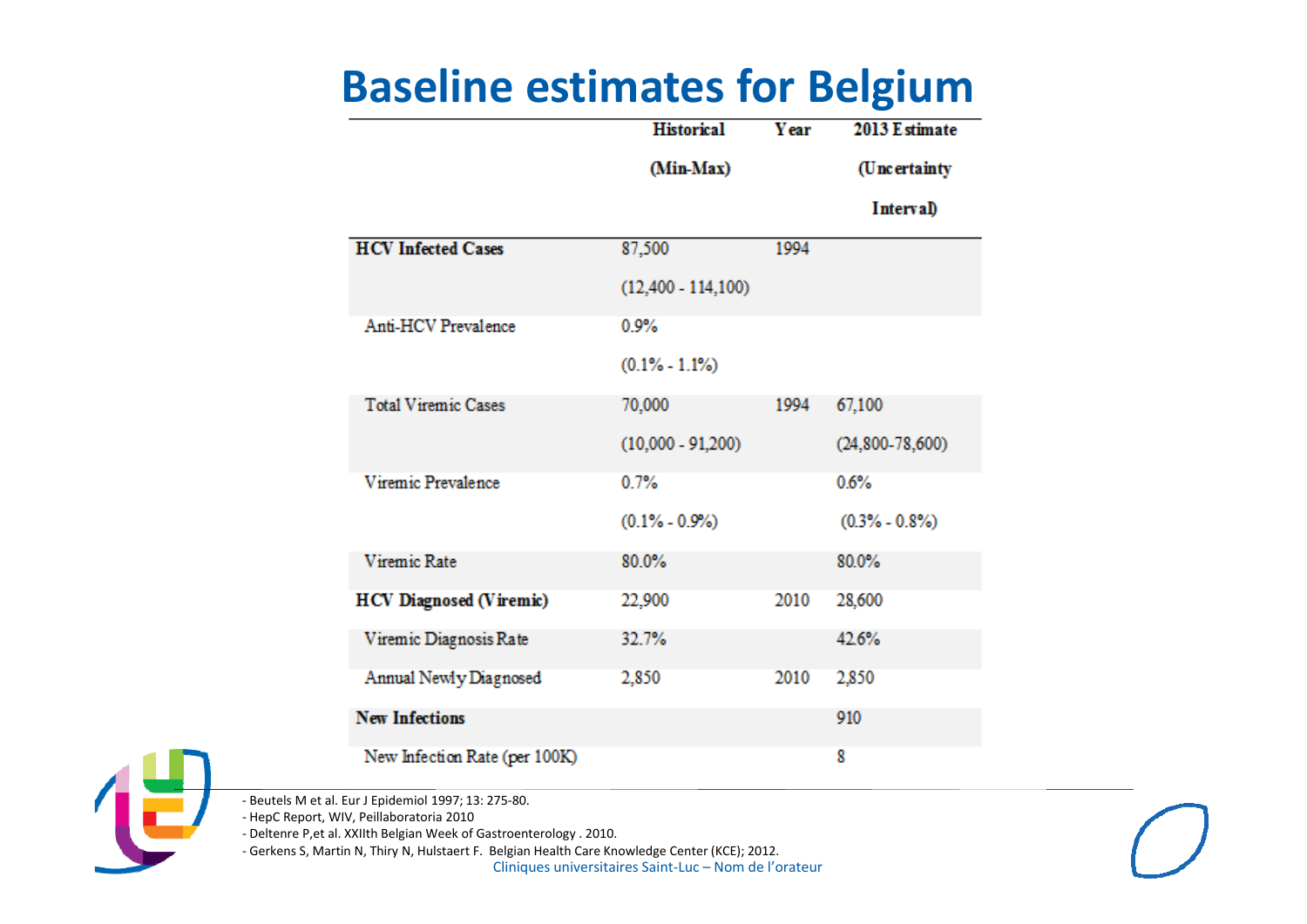#### Genotype distribution in Belgium and other European countries

| <b>Genotype</b> | $\mathbf{1}$ | 2/3            | Others (4) |
|-----------------|--------------|----------------|------------|
| <b>Belgium</b>  | 61%          | 25%            | 14%        |
|                 |              | $(6.0\%/19\%)$ |            |
| France          | 56%          | 32%            | 13%        |
| Germany         | 60%          | 37%            | 3%         |
| Italy           | 62%          | 34%            | 4%         |
| Spain           | 65%          | 23%            | 12%        |
| <b>UK</b>       | 44%          | 53%            | 3%         |

| <b>Strategies</b>                                                                      | <b>Year of Therapy</b><br><b>Access</b>  | SVR G1     | SVR G <sub>2</sub> | SVR G3     | SVR G4     | <b>Annual Treated</b><br>(maximum) |
|----------------------------------------------------------------------------------------|------------------------------------------|------------|--------------------|------------|------------|------------------------------------|
| <b>Base</b>                                                                            | 2013                                     | 60%        | 65%                | 40%        | 40%        | 710                                |
| Increase Treatment and<br>SVR, with accelerated, base,<br>and delayed access timelines | 2014 / 2015 / 2017<br>2016 / 2018 / 2020 | 60%<br>90% | 85%<br>90%         | 70%<br>90% | 60%<br>90% | 2,260                              |

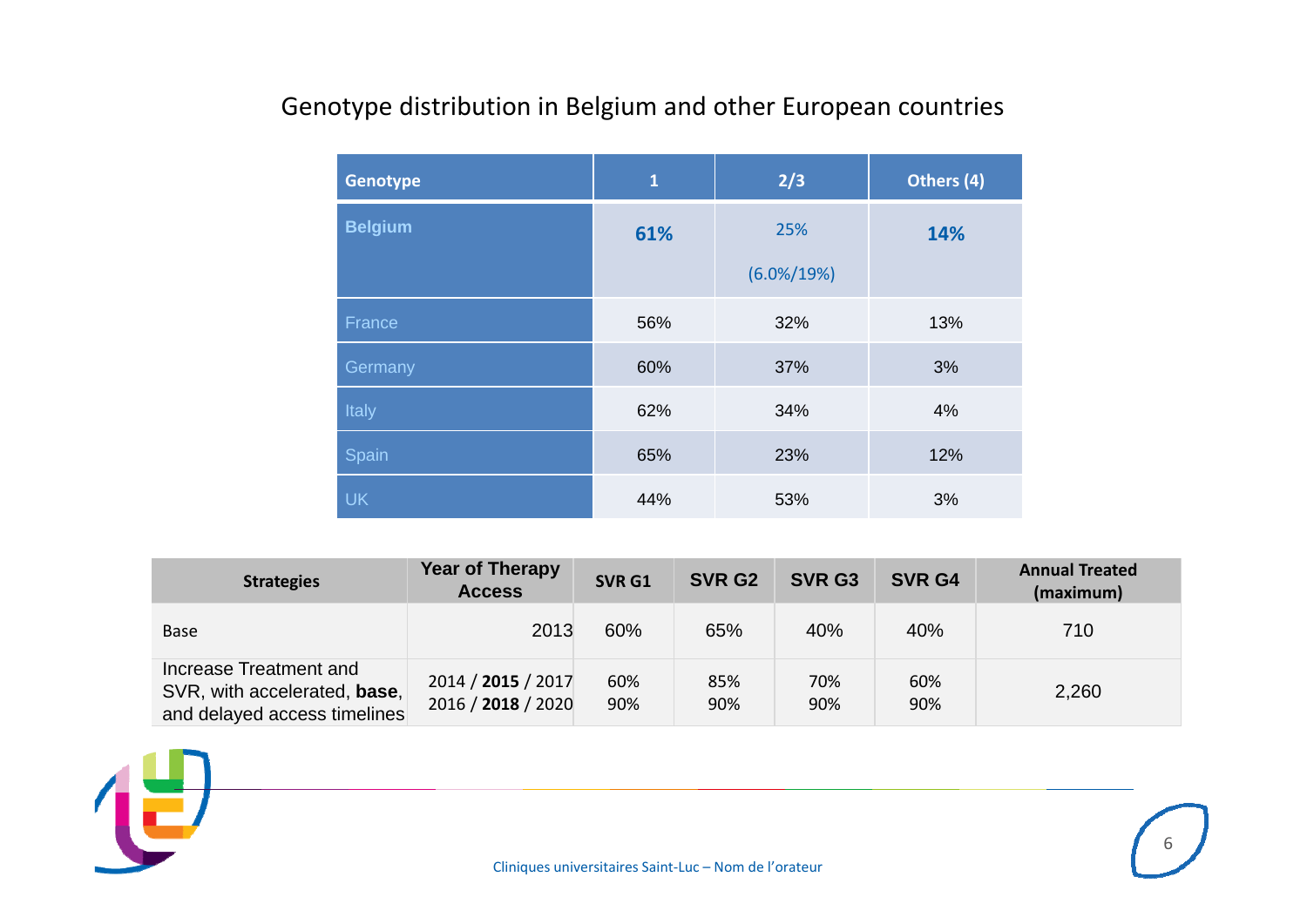### **Distribution of all infected cases by 5‐year birth cohort and by age, as well as 55% and 70% of the infected population, 2014**





More than 50% of the viremic HCV infected population was calculated to be born between 1955‐1974 (40‐59 years of age), with 70% born between 1950‐ 1979 (35‐64 years of age)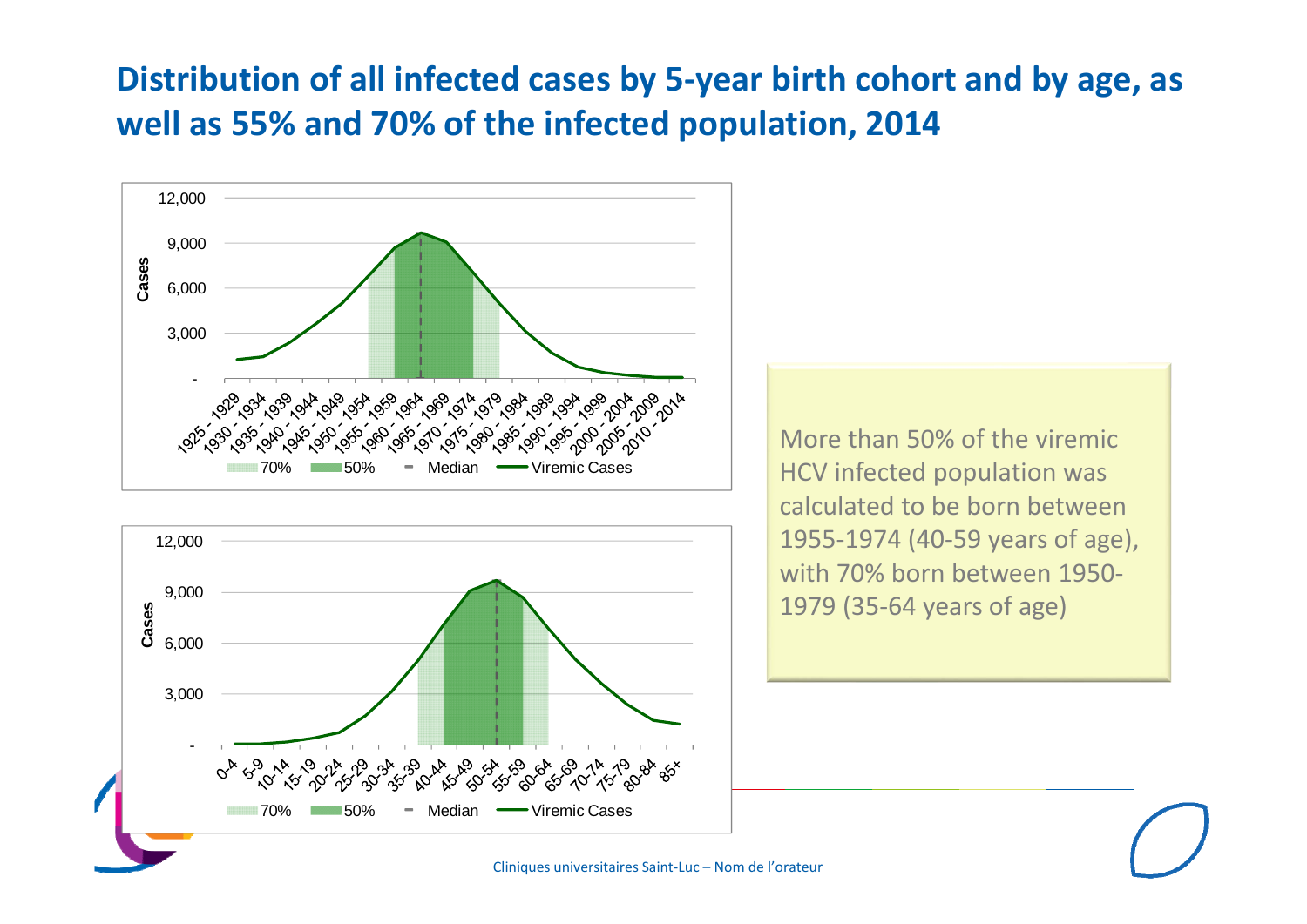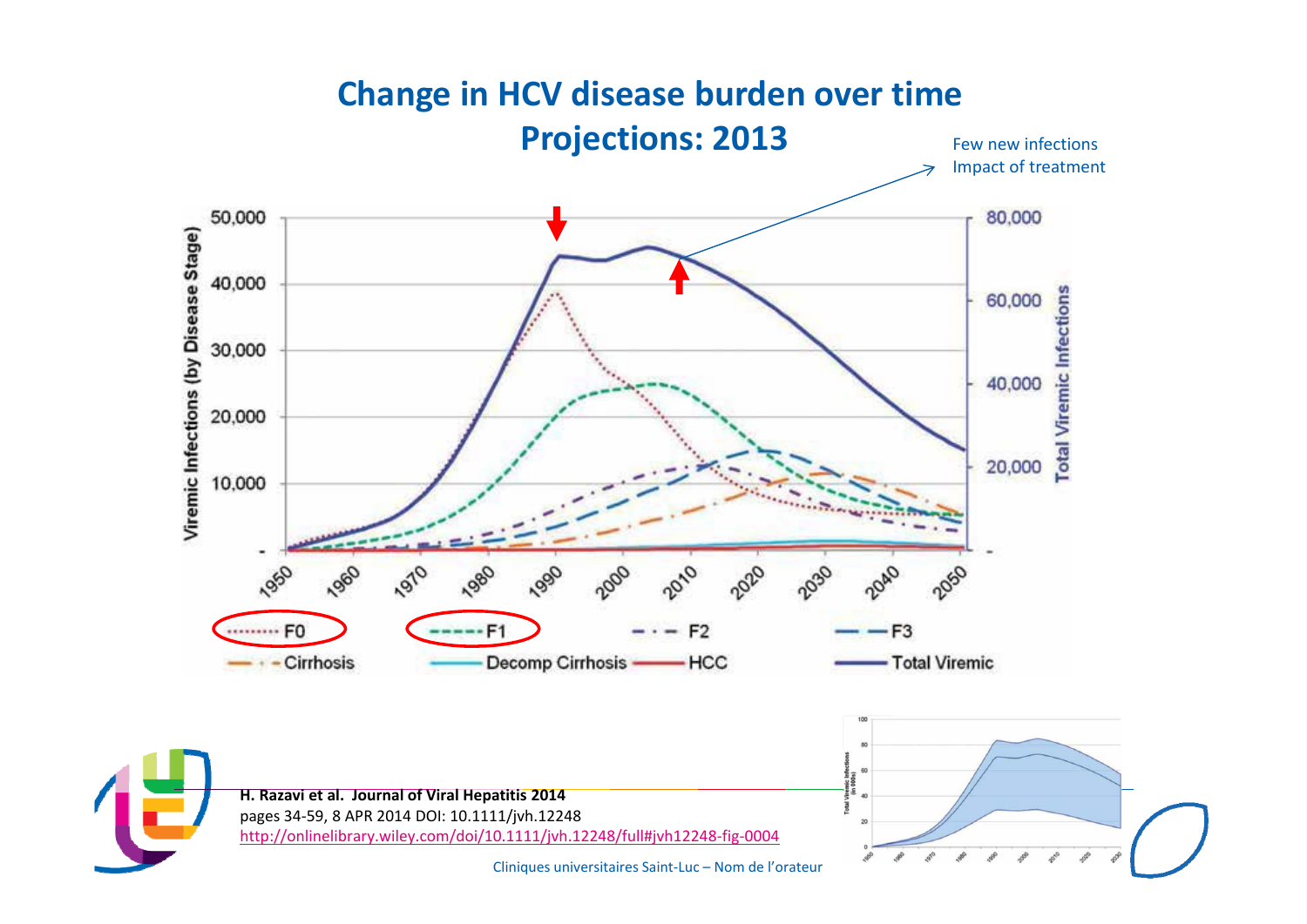#### **Change in the number of liver transplants, decompensated cirrhosis cases and HCC cases over time: projections 2013**

SOC 2013: Peg/IFN <sup>+</sup> RBV +/‐ boceprevir/telaprevir (SVR 40%‐65%, based on genotype) 710 patients were treated annually

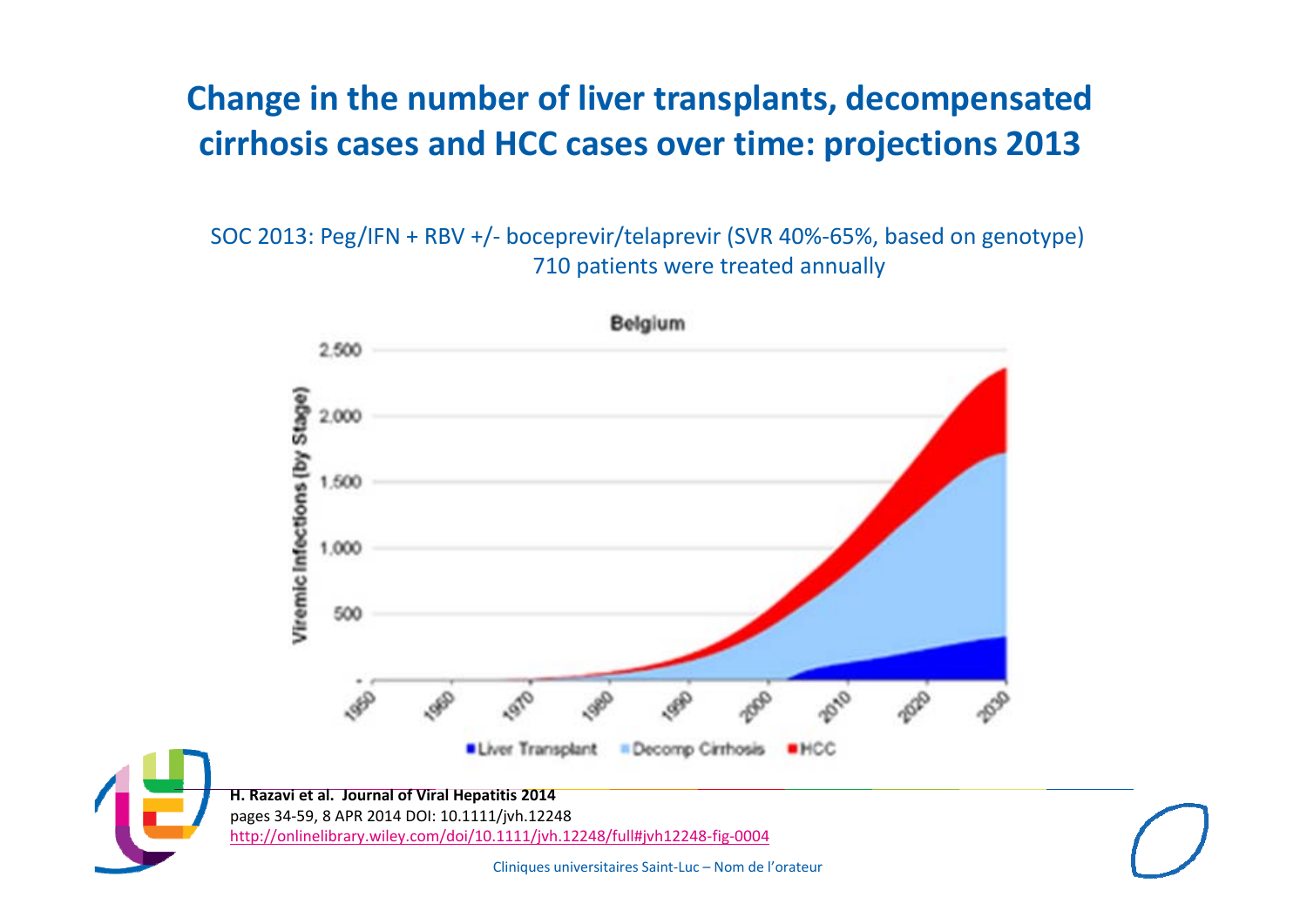## **Statement**

### Current efforts are largely insufficient



### Treatment strategies must be refined

 $\rightarrow$  new medication at the horizon

### We can and must do better



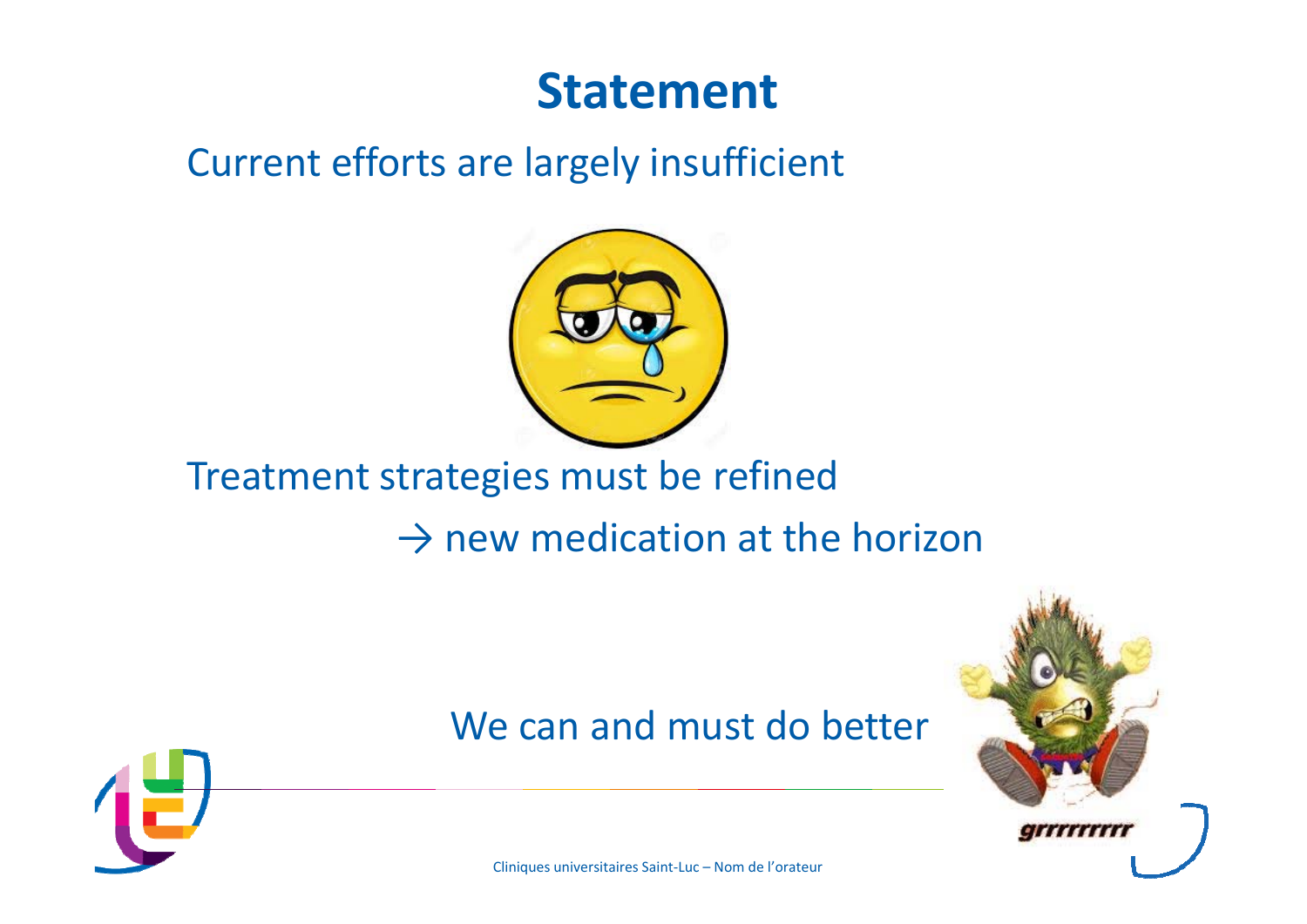## **What changed in 2015?**



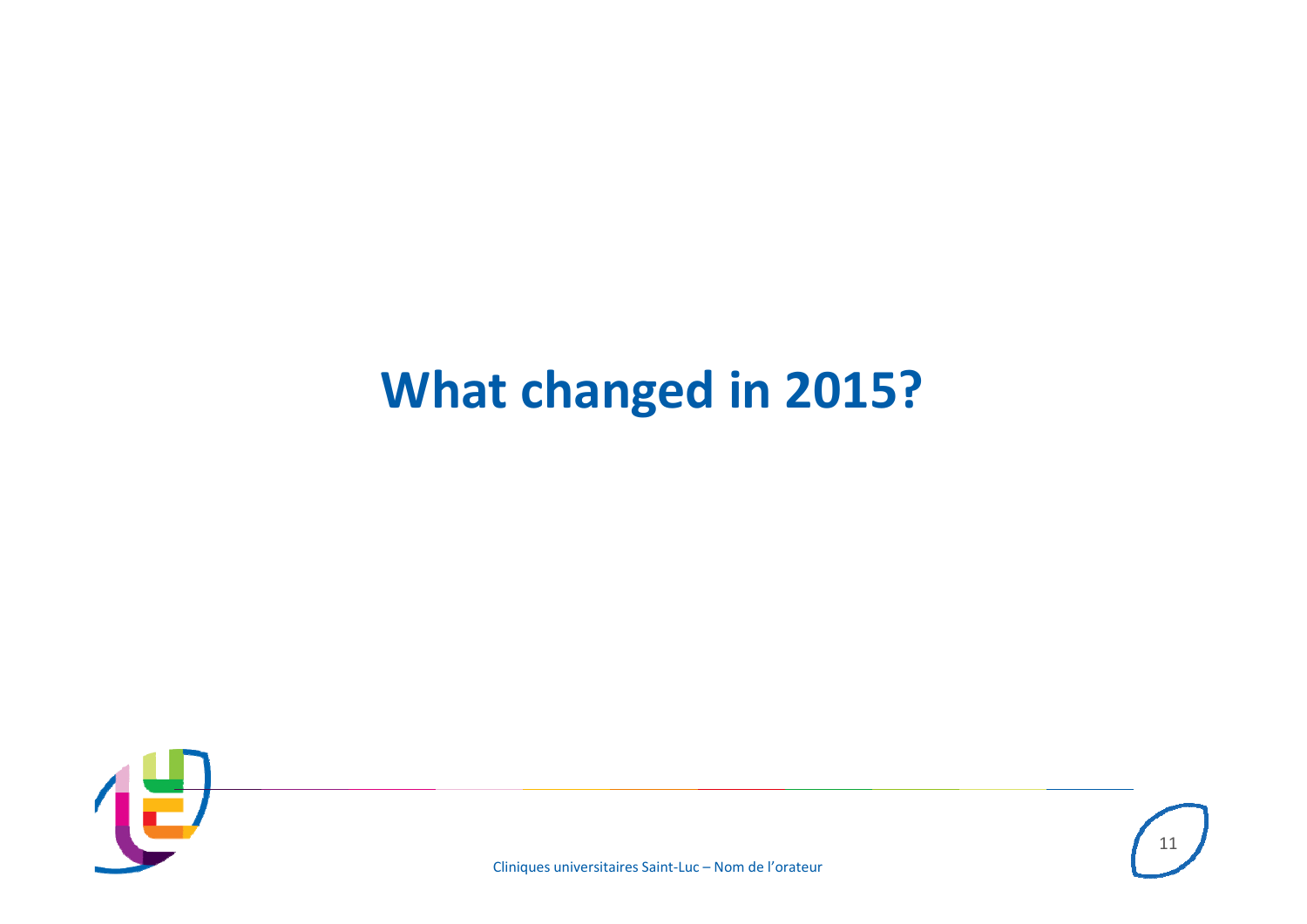### **Cascade of care (**2015)

total viremic cases, total diagnosed (historical), annually diagnosed,



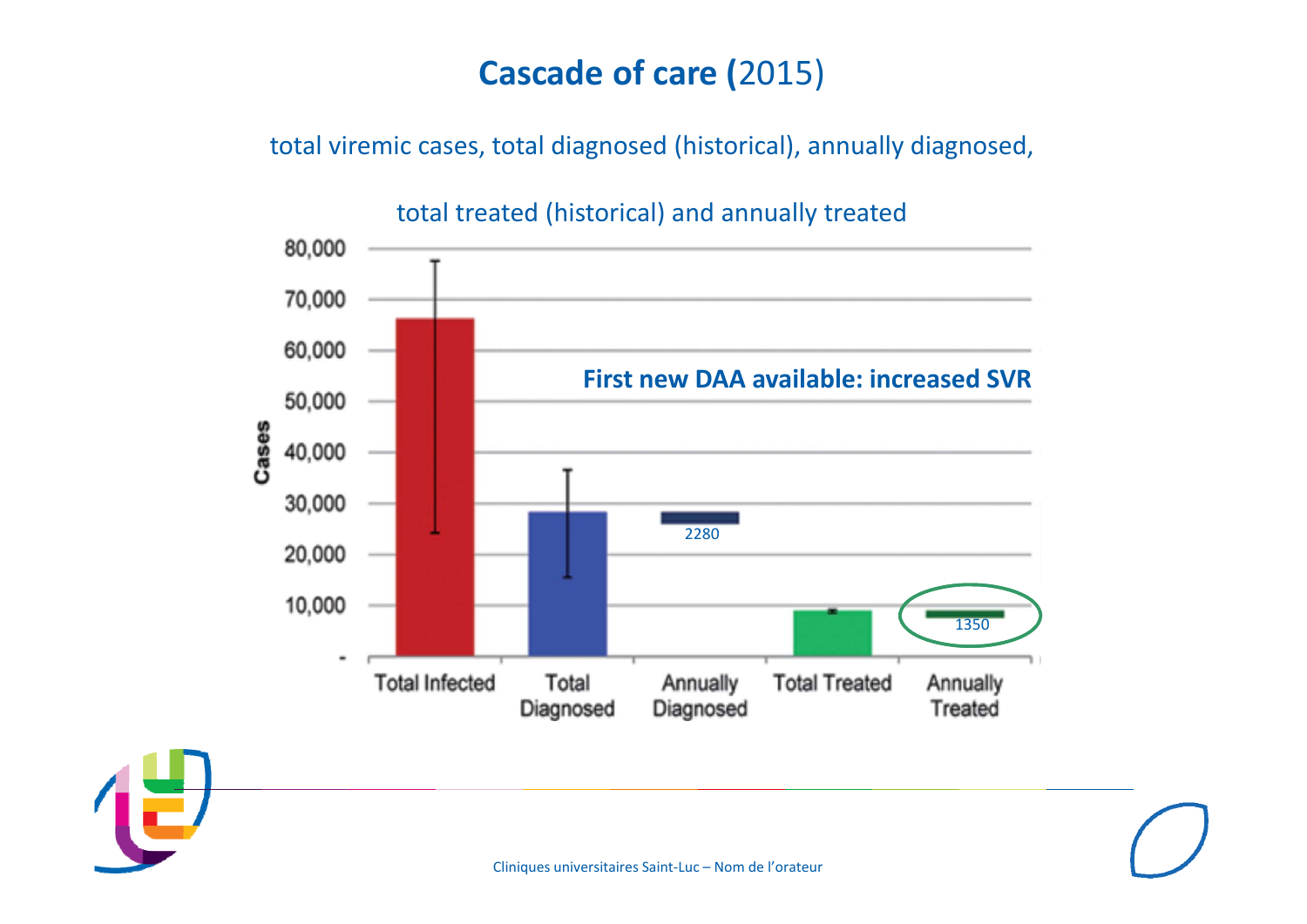## **WHO recommendation**

‐ 90% reduction in new cases

### ‐ 65% reduction in liver related deaths by 2030

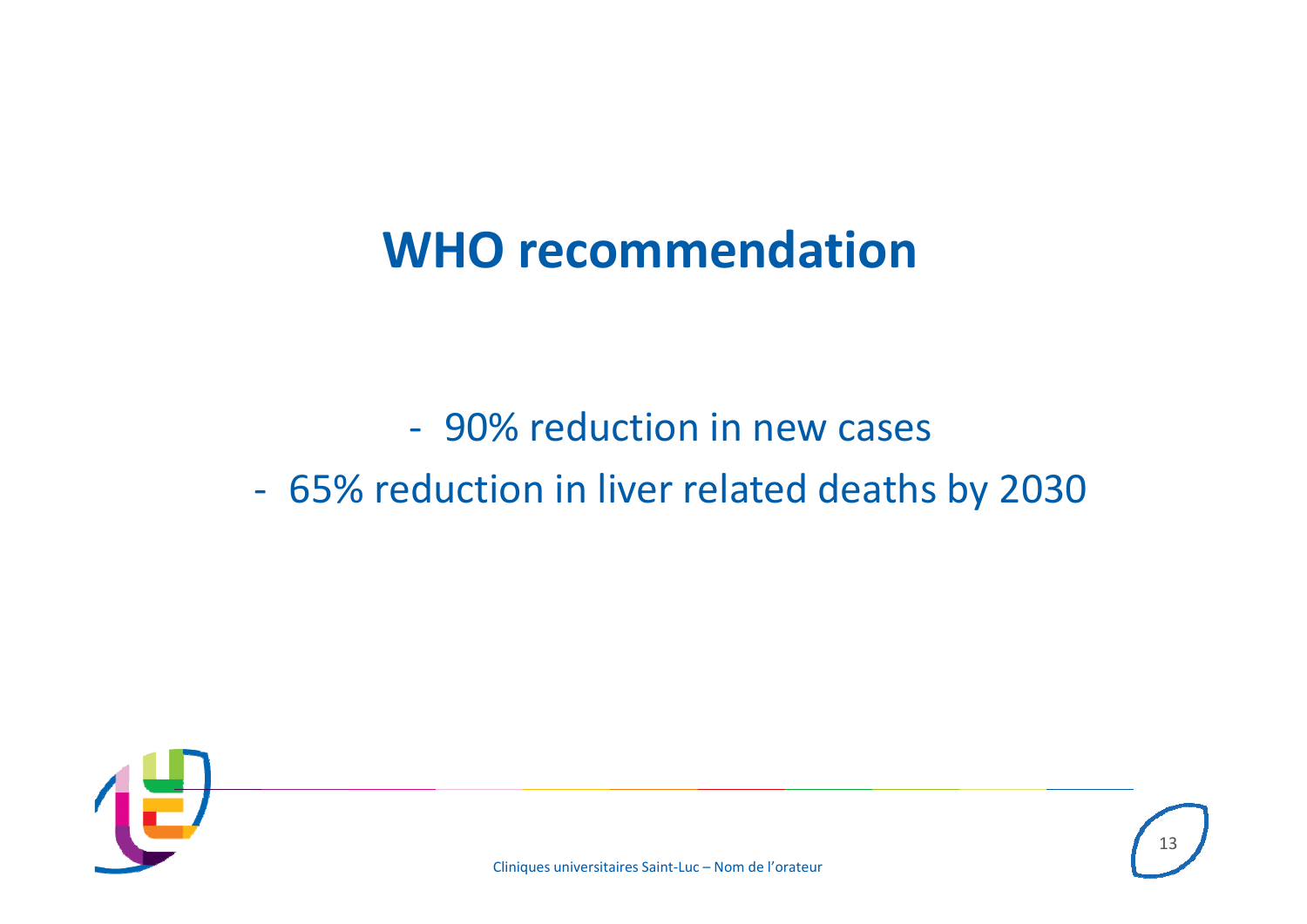### **Consequences of implementation of WHO targets in Belgium**



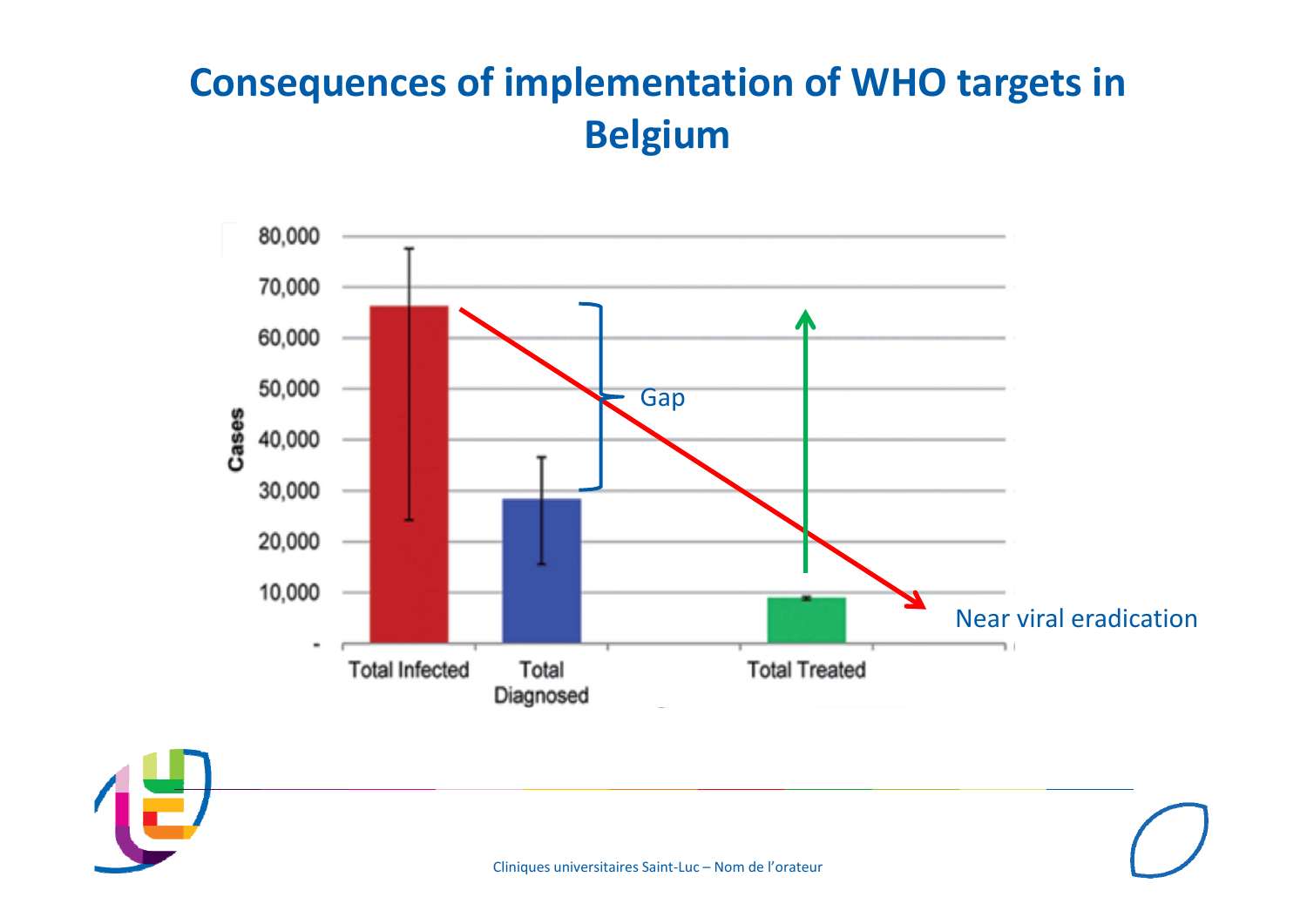#### **How to achieve this objective?**



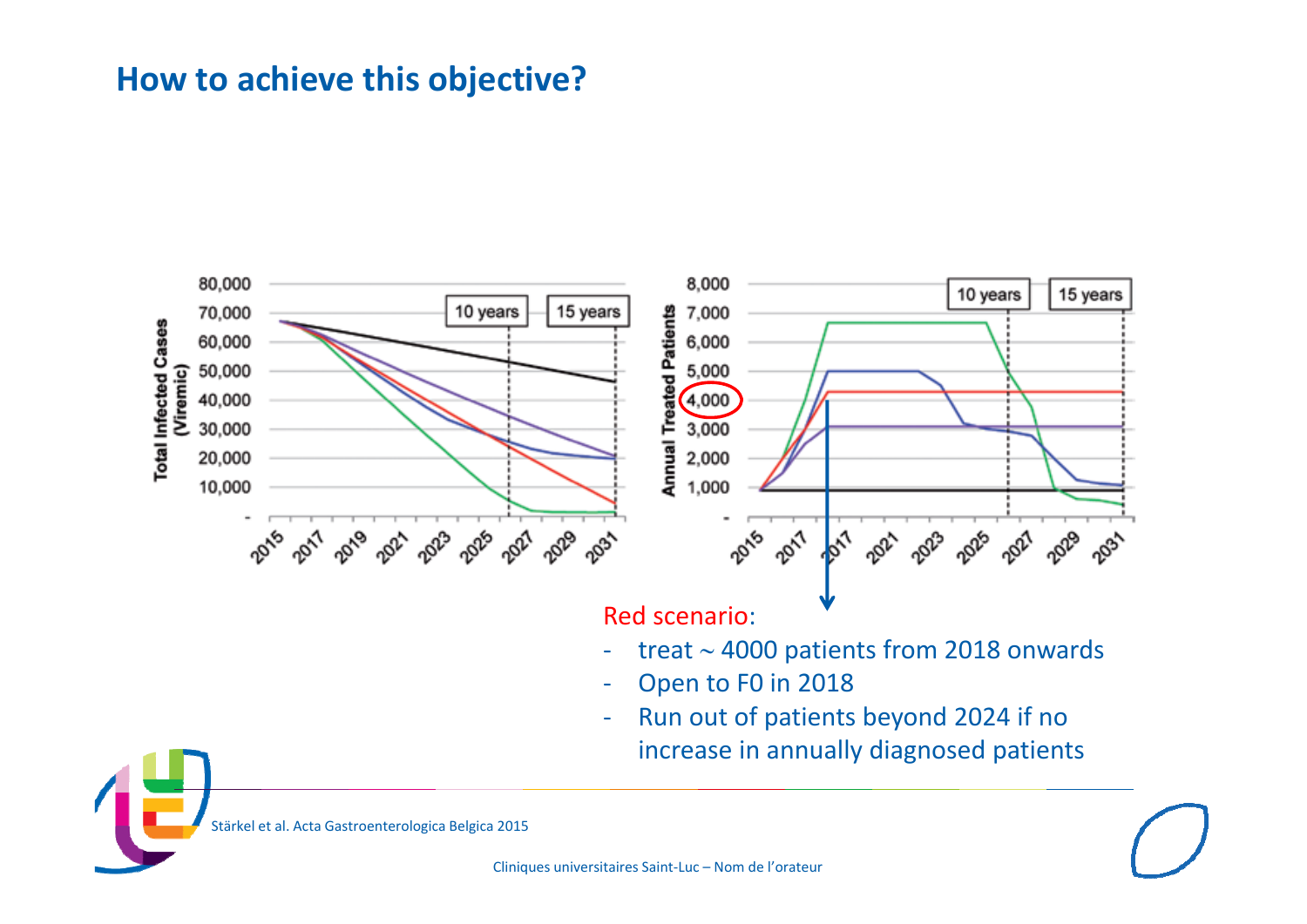## **Delta between theWHOscenario and potential limitations in Belgium**

**Scenario 1:** Limiting treatment to 3.000 patients

**Scenario 2:** Discontinuing diagnosis after 2018 (F0, treat <sup>4000</sup> patients annually as long as possible)

**Scenario 3:** Limiting treatment to ≥ F2 patients after 2018 (treat <sup>4000</sup> patients annually, no increase in diagnosis

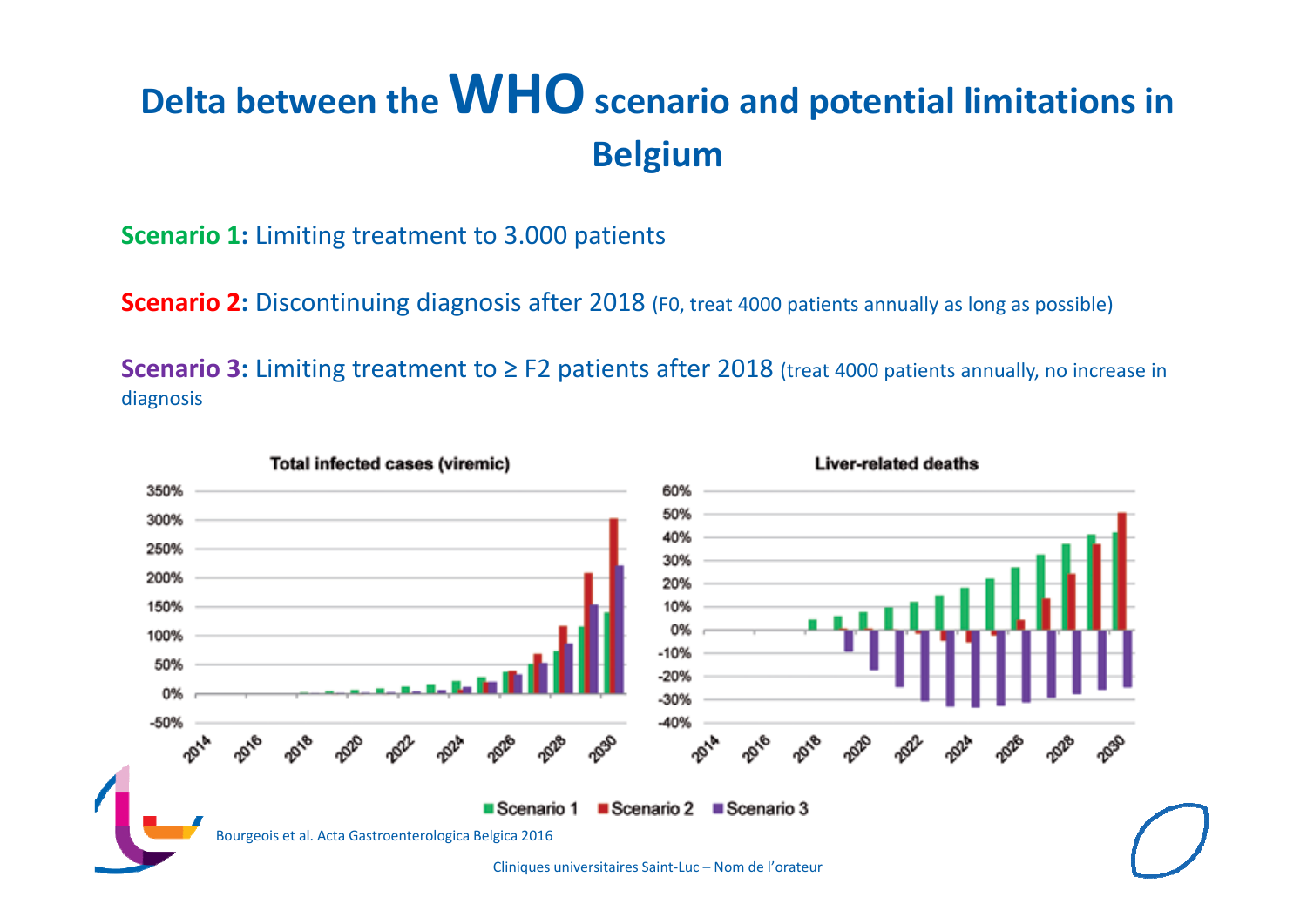## **Requirements to achieve WHO recommandations in Belgium**

- Increase gradually the number of annually treated patients until 2018
- Open to F0 in 2018
- ‐ Maintain a constant treatment rate of 4000 patients per year from 2018 onwards
- Implement sceening to increase annually diagnosed patients from 2280 to at least 3030 from 2018 onwards
	- $\rightarrow$  screen risk populations
		- $\rightarrow$  screen baby boomers

### **Uncertainties**

‐ True HCV prevalence in Belgium